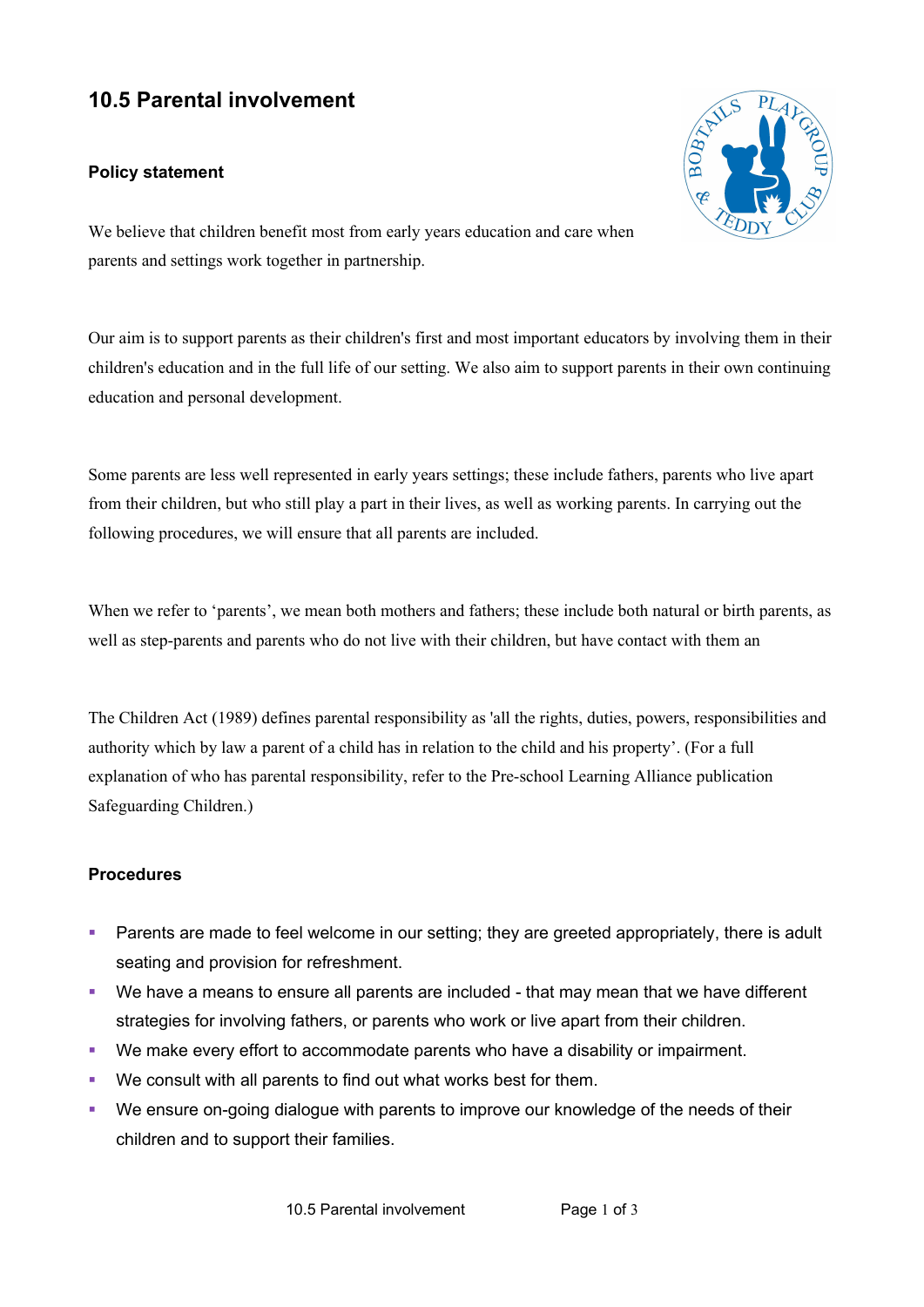- ! We inform all parents about how the setting is run and its policies, through access to written information and through regular informal communication. We check to ensure parents understand the information that is given to them.
- ! Information about a child and his or her family is kept confidential within our setting. The exception to this is where there is cause to believe that a child may be suffering, or is likely to suffer, significant harm, or where there are concerns regarding child's development that need to be shared with another agency. We will seek parental permission unless there are reasons not to in order to protect the safety of the child. Reference is made to [our/my] Information Sharing Policy on seeking consent for disclosure.
- ! We seek parental consent to administer medication, take a child for emergency treatment, take a child on an outing and take photographs for the purposes of record keeping.
- ! The expectations that we make on parents are made clear at the point of registration.
- ! We make clear our expectation that parents will participate in settling their child at the commencement of a place according to an agreed plan.
- ! We seek parents' views regarding changes in the delivery of our service.
- ! Parents are actively encouraged to participate in decision making processes according to the structure in place within our setting.
- ! We encourage parents to become involved in the social and cultural life of the setting and actively contribute to it.
- ! As far as possible our service is provided in a flexible way to meet the needs of parents without compromising the needs of children.
- ! We provide sufficient opportunity for parents to share necessary information with staff and this is recorded and stored to protect confidentiality.
- ! Our key persons meet regularly with parents to discuss their child's progress and to share concerns if they arise.
- ! Where applicable, our key persons work with parents to carry out an agreed plan to support special educational needs.
- ! Where applicable, our key persons work with parents to carry out any agreed tasks where a Protection Plan is in place for a child.
- ! We involve parents in the shared record keeping about their children either formally or informally – and ensure parents have access to their children's written developmental records.
- ! We provide opportunities for parents to contribute their own skills, knowledge and interests to the activities of the setting.
- ! We support families to be involved in activities that promote their own learning and well-being; informing parents about relevant conferences, workshops and training.
- ! We consult with parents about the times of meetings to avoid excluding anyone.
- ! We provide information about opportunities to be involved in the setting in ways that are